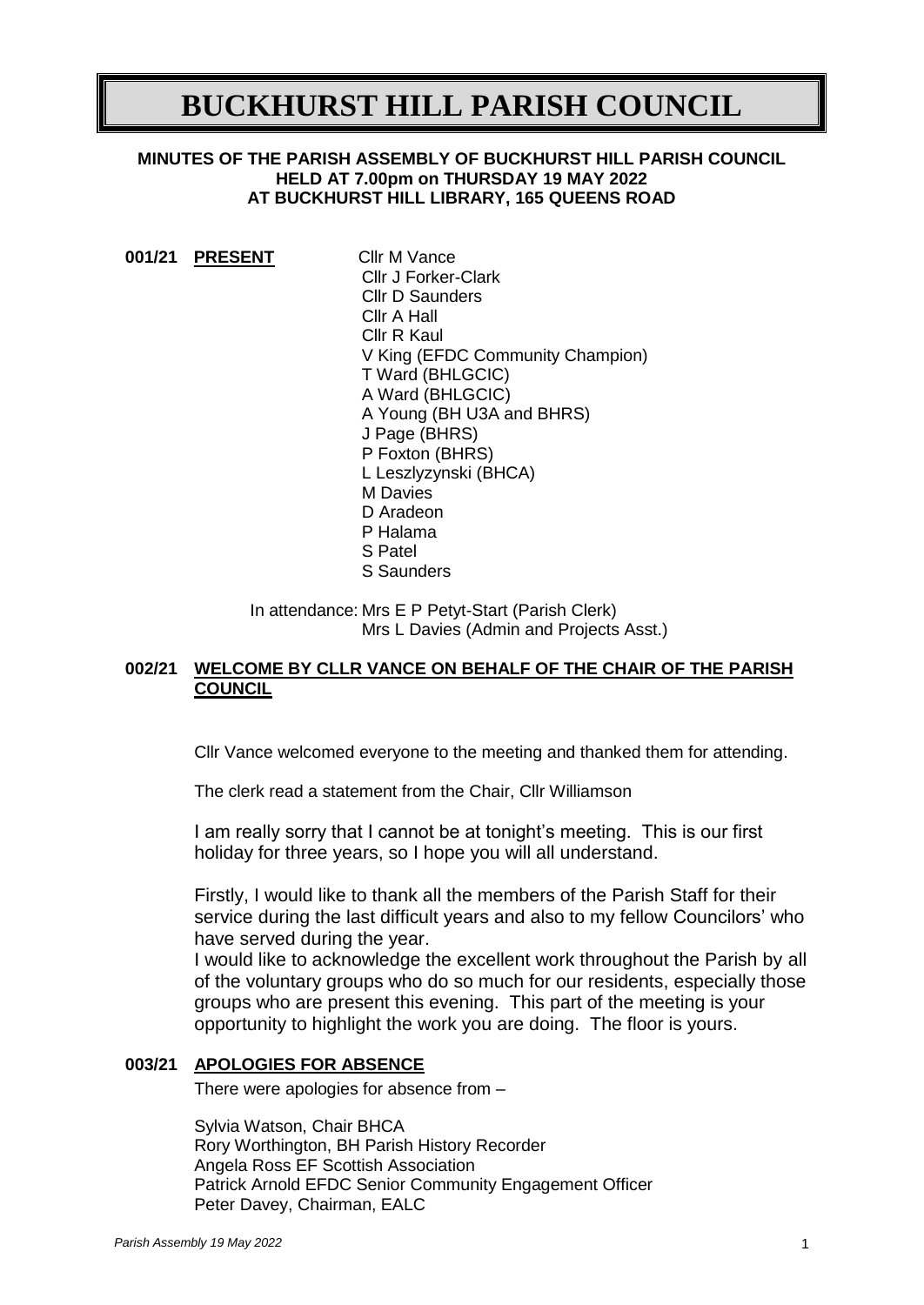Kevin Lucas U3A Cllr Neville Cllr Williamson Cllr Chambers Bagshaw

### **004/21 MINUTES**

The minutes of the Parish Assembly held on 23 March 2021 were approved as a correct record and authorised to be signed by Cllr Vance.

### **005/21 UPDATES FROM COMMUNITY ORGANISATIONS**

There were updates from representatives of local community organisations:-

## **U3A**

Re-opened four months ago. 300 members now similar to pre Covid. %0-70 people at each meeting. Operating several outings which are fully subscribed and have been grateful that only a few refunds have been taken for the Covid period. 16 interest groups

*Cllr Vance encouraged more people to become involved*.

# **Memory Café**

Slow Uptake after re-opening, lost care homes due to the inability of them to transport users to the café. 35 people at last meeting. Thank you to BHPC for continued support of free let and grant fund which is yet to be spent. When started, the café was for people and carers with dementia and now this has been extended to people who are living isolated and/or experiencing loneliness. It's a friendly atmospheres to have fun and relax and give carers release too so they can have a chat. The aim of the café is to help. There's now a direct link with Singing for the Brain at St Johns and training for Dementia Friends. Next couple of months will be starting a Dementia Carers Support Groups at St Stephens.

*Cllr Vance congratulated the volunteers on the excellent work they are doing with the Memory Cafe*

# **Buckhurst Hill Residents Society and U3A**

Membership is stable with 350 members but there is concern about ability of members being active in the community as there is an aging membership. Lynn Haseldine Jones and Margaret Drew have both moved on and re missed by the society for their contribution and hard work.

Zoom talks and meetings gave access to speakers over the country Currently there is change from evening to afternoon meetings with attendance between 15 and 25, find the right time for meetings is a work in progress.

Rose Walton Centre has been the society's charity but this is now changing to the Noah's Ark Community Hub.

Very much looking forward to the event on  $4<sup>th</sup>$  June.

#### *Cllr Vance enquired about the core objectives of the BHRS*

It was explained there are main themes – keep village atmosphere; protect green belt; to support those in need; social events, talks, lunches.

### **BHLGCIC – Tim Ward**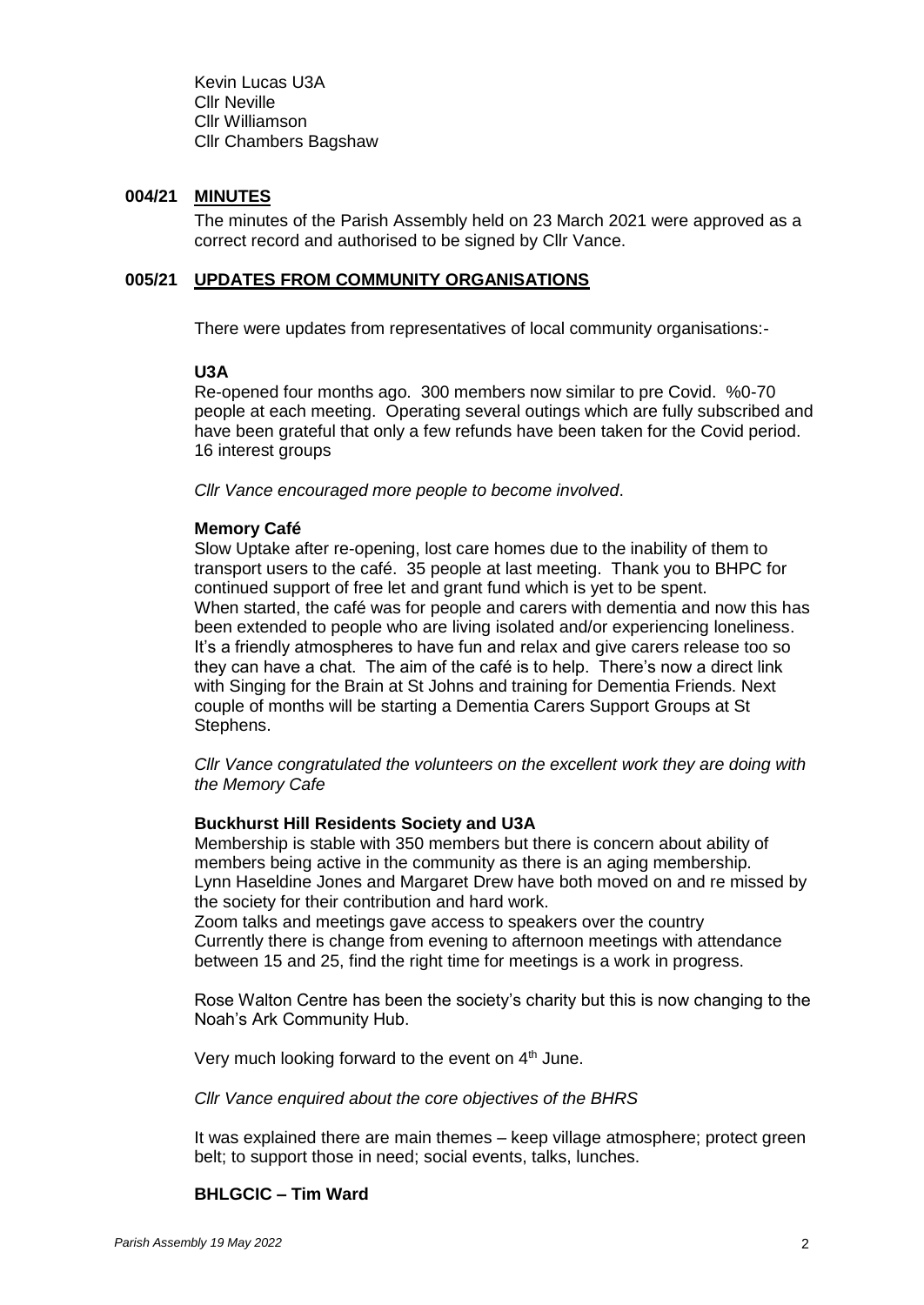185 plots and up to 200/250 members although it's difficult at the moment to recruit committee members

Would like to do more community outreach work. Pandemic was a benefit to the allotments as everyone wanted to use the allotments and grow produce etc. Full plots currently with a waiting list. Feel more back to normal.

Thanks to the BHPC, ECC and Waitrose for funding support for the Easy Access Zone at Lower Queens Road, which is four raised beds accessibility for those with limited mobility and wheelchair users making the allotments easier to use for people.

New drainage at River Housing.

Open Day 13<sup>th</sup> August at River Housing coinciding with National Allotment Week

Waste Not Initiative at Lower Queens with Queens Road Nursery, trying to do some more outreach and soon to be doing something with St Johns School.

#### **Bedford House Community Association**

Celebrating 75<sup>th</sup> years of Adult Education. Run 35-40 courses per week all year round. 350 members. On road to recovery after Covid 19. Have 1 day memberships.

Association is optimistic about the future although financially aware times are hard having used reserves. There is a new Chair and many fabulous future events planned.

Event planned for 18<sup>th</sup> June, Summer show 17<sup>th</sup> July, Summer school 1<sup>st</sup> August onwards which can dip in and out to.

Next year there will be more courses than ever

There's a planned development of the garden, money has been raised and looking forward to new frontage.

Annual programme and list of courses now available.

Mailing list can be signed up to

*There was a discussion around abilities and range of courses available.*

Family courses are going to be run, most courses are mixed ability. Further information can be provided for people with learning disabilities Leigh Languages is a hirer operating separately to the association.

#### **SpeedWatch**

Has been operating for three months. Assessed 120 cars speeding, high speed of 57mph noted along Buckhurst Way, Loughton way same car assessed three times. Group has one of the highest accuracy 92% of reporting. Hope to survive through summer( with number of volunteers) Keen to see what else can be added in the parish to keep the momentum up of increasing speed awareness and tackling problem of speed.

The Co-ordinator is trying to set up a District wide SpeedWatch at the same time and day to have an impact.

*Cllr Vance advised he's planning to meet with the cabinet member for Highways and will discuss speed issues*

# **006/21 PARISH COUNCIL ANNUAL REPORT AND REPORTS FROM COMMITTEE CHAIRMEN**

Cllr Vance noted the Annual Report was available and invited Chair of committees